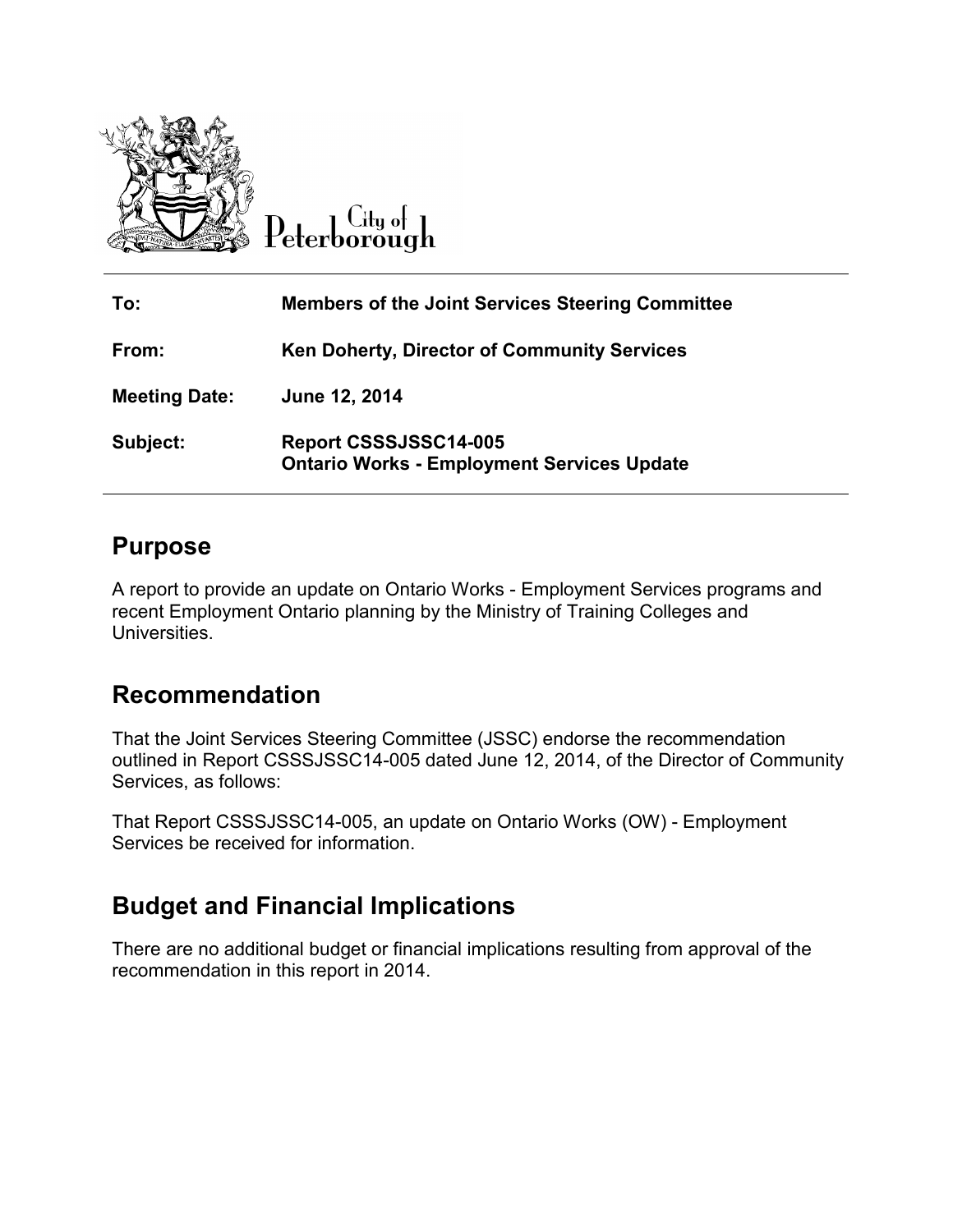# **Background**

#### **Peterborough Employment Resource Centre (PERC)**

On June 13, 2013, the JSSC endorsed a Staff recommendation to close the PERC to the general public, while retaining legislatively required employment support services for Ontario Works participants in-house. The balance of information and Resource Centre services were transferred to Employment Ontario (EO) service providers in the community. The JSSC further recommended that an update report be provided in six months that includes the City and County's ability to service OW participants and a survey of the private sector's ability to service non-OW participants. These recommendations were in response to a 2012 Ministry of Training, Colleges and Universities (MTCU) decision to end funding across the province for stand-alone resource centres like PERC.

PERC was closed July 31, 2013, with staffing and program adjustments completed in August. A smaller scale resource centre re-opened September 3rd, 2013, to provide workshops and one-on-one supports related to job search.

Social Services Division staff have worked closely with the local Employment Ontario Network delivery sites, Employment Planning and Counselling Peterborough (EPC), Fleming College CREW (Community Resources for Employers and Workers) and Northern Lights Canada (NLC), to ensure a smooth transition of resource and information services in the City and County of Peterborough. The Division provided PERC outreach and resource centre statistics to support the planning of community services. EO providers operate main office locations within the City with access points in the County (Norwood, Havelock, Lakefield, and Millbrook) based on assigned service zones. When local residents contact Social Services staff for information regarding EO services, they are referred to the service location closest to their home.

The current Social Services resource centre has been relocated to the second floor of 178 Charlotte Street. It is typically assigned two staff to serve OW and Ontario Disability Support Program (ODSP) recipients participating in employment activities. As anticipated, since re-opening in September 2013, the average number of daily visitors has decreased by approximately 60% to 45 per day. The centre has recorded 7,512 total visits to May 2014.

All EO service providers have experienced increases in their resource centre visits. The increase has not been evenly distributed. EPC has seen the largest increase in daily traffic. To some extent, this required EPC to relocate to Sheridan Street from its previous location on Simcoe Street, to manage the higher volume of customers received. Data from the three EO provider locations shows that in the 12 months from April 1, 2013 to March 31, 2014 a combined 17,431 resource centre visits were recorded at these sites, while PERC saw 13,440, for a total of 30,871.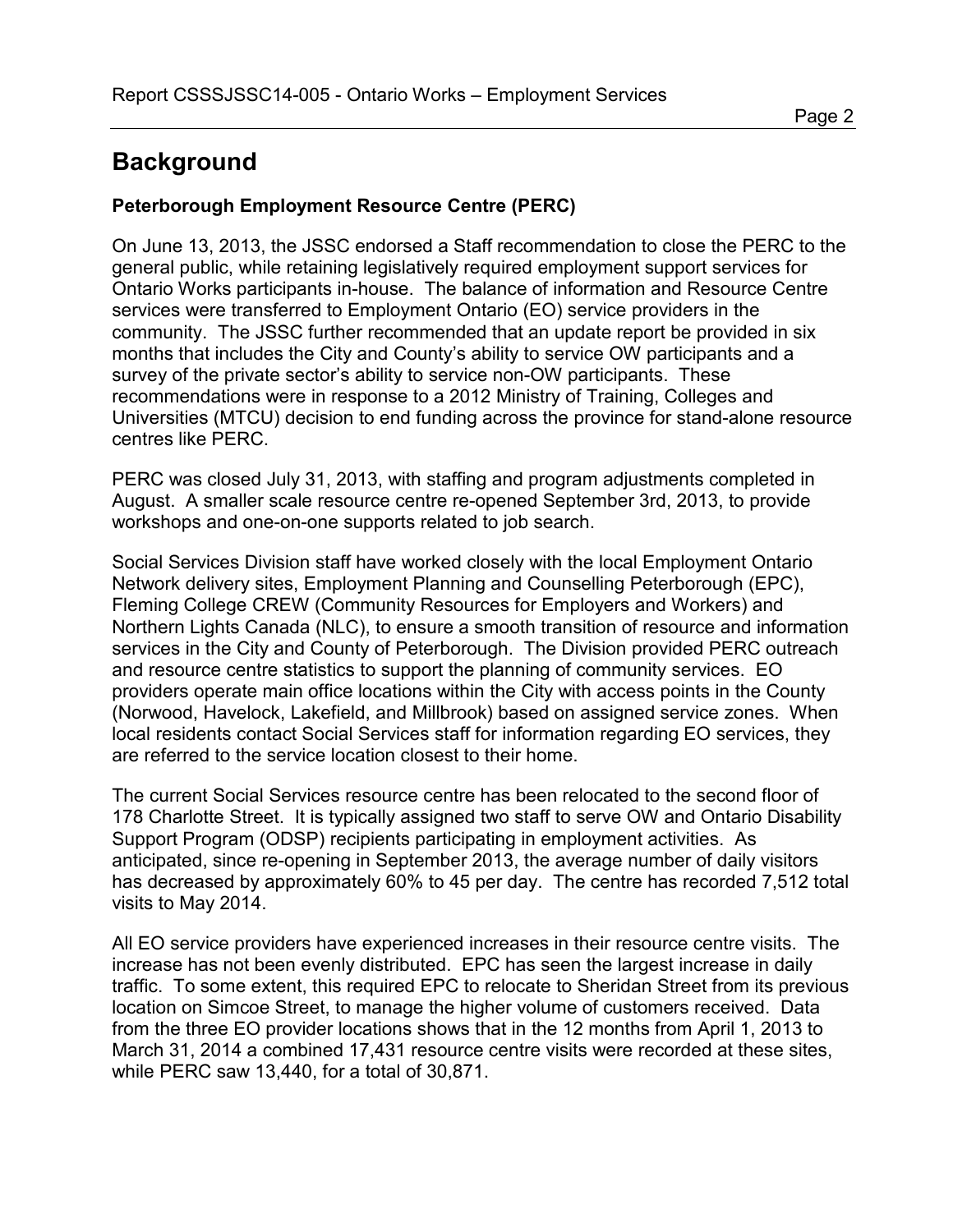In 2011, the last full year of PERC operation under the MTCU contract, a combined 28,087 client visits were recorded in the Charlotte Street office and County outreach locations (Millbrook, Norwood, Havelock, Buckhorn, Ennismore, Douro, Keene. In this same year, the centre served approximately 114 visitors per day, 60% of which did not receive social assistance. Overall use of community resource centres is lower than in 2011 and in part, reflective of lower labour force participation rates with fewer residents actively job seeking.

#### **Ontario Works – Employment Ontario Referral and Joint Case Management Pilot Project**

In addition to resource centre service planning, recent work between the Social Services Division and Employment Ontario service providers has included a pilot project to improve labour market attachment for social assistance participants through improved screening, referrals and case collaboration. In a tight labour market even highly skilled participants with recent work history often need support to conduct an effective job search. It is essential to map out a detailed job search strategy that includes social capital development, networking and various online approaches as fewer jobs are advertised and increasingly, employers use techniques to screen out large numbers of resumes.

In 2012, an outline of the local Ontario Works - Employment Supports and Employment Ontario service integration pilot was developed with input from stakeholders in the area. This strategy focused on renewed employment service business processes geared toward early intervention and aligning participants with the right service at the right time. It was identified that better case collaboration between OW and EO staff would result in decreased duplication of services, appropriate use of government funds to support educational training and employment goals for clients, while improving labour market attachment.

The focus of this project was to screen and refer OW applicants who initially presented as job ready to EO sites, to increase the potential for an early return to work for those with the highest levels of employability. OW staff continued to focus time and resources on participants with more significant employment barriers. Through joint case collaboration and service planning, participants referred to EO sites benefited from the combined efforts of both service streams. Over a 12 month period ending in 2013, 249 participants were referred to EO sites and the following outcomes were recorded:

- 72% (188) of the 249 referred participants became employed, active in training or education (52% employed, 14% training, 6% education) in 14-16 weeks on average;
- 63% (156) were eligible for assisted services from EO providers;
- 13% (32) of referred participants where confirmed to be "job ready" with the right skills and knowledge to complete a self directed independent job search.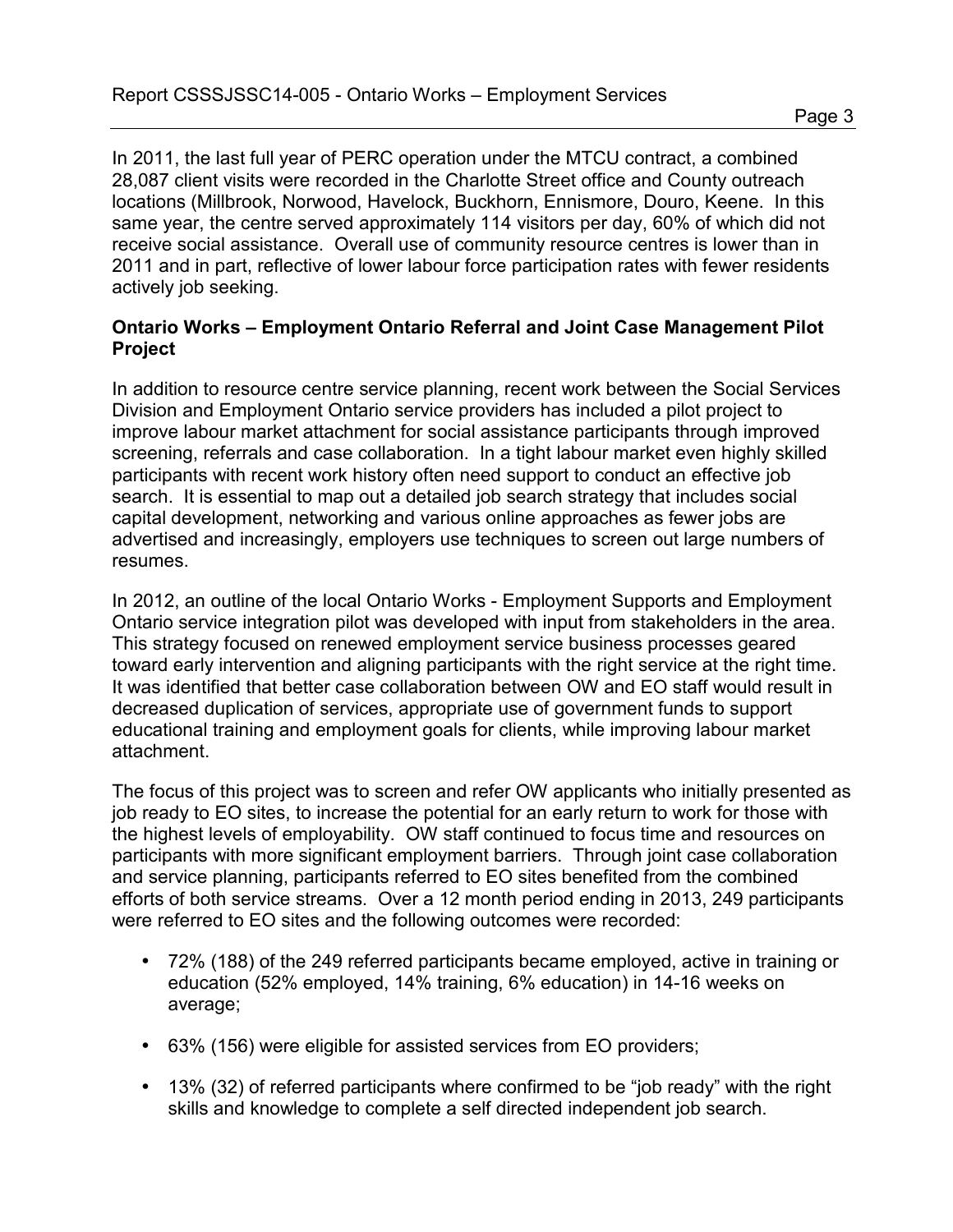Resource centre and labour market information services were available to these individuals as well as financial supports from OW for job search purposes;

• 25% (61) of the 249 referrals were deemed not suitable for EO intervention and referred back to the OW office for additional assistance and further follow-up.

MTCU's goal for the 2013/14 business planning cycle was to increase OW participation levels to 31-40% of the assisted service population. Peterborough is currently assigned 2,100 annual units of assisted service between the three local EO providers. At the start of the pilot an average of 18.7% of the assisted service population was in receipt of OW. By the end of the pilot, local EO sites reported that an average of 22% of assisted service clients were receiving OW. MTCU provincial level data at the end of 2013 showed that 80% of all EO sites had less than 20% of OW participants in assisted services. Based on the findings of this pilot it is estimated that 10-12% of all OW cases are suitable for referral and should be connected with EO service sites. Continued service planning to achieve this goal would also achieve MTCU's target for this area, while supporting participants to the best possible outcomes.

The Social Services Division was asked to present the pilot project findings at a provincial forum hosted by the Ontario Municipal Social Service Association (OMSSA). The strategies developed through this project have been widely acknowledged as a best practice approach to local service integration. Going forward, work will continue to improve protocols to screen and refer OW clients to take advantage of the range of EO services available and increase collaborative approaches to case management as a continuum of supports, rather than an EO or OW only approach.

#### **Mentorship Project**

In March of 2013, the Martin Prosperity Institute at the University of Toronto's Rotman School of Management released a significant research paper documenting which specific occupations are employed in which specific industries in Peterborough and compared it with selected benchmark regions. Research found that Peterborough's manufacturing sector has a high percentage of creative class occupations which can be leveraged to spur economic growth and, its aging demographic is a resource which can drive economic development through knowledge transfer and mentorship of younger generations already living in the area.

With this in mind, the Social Services Division supported the Community Training and Development Centre's application for funding through the Social Enterprise Institute and the TD Bank to assist in the establishment of a mentoring network in Peterborough and Northumberland County. The funding will allow for the creation of a sustainable mentorship network that will align job seekers with mentors trained to provide financial literacy, job search support and professional networking assistance for unemployed or vulnerable populations. This initiative will assist Ontario Works participants to increase their social capital through structured networking activities aimed at accessing hidden job market opportunities. Once employed, participants will also have an improved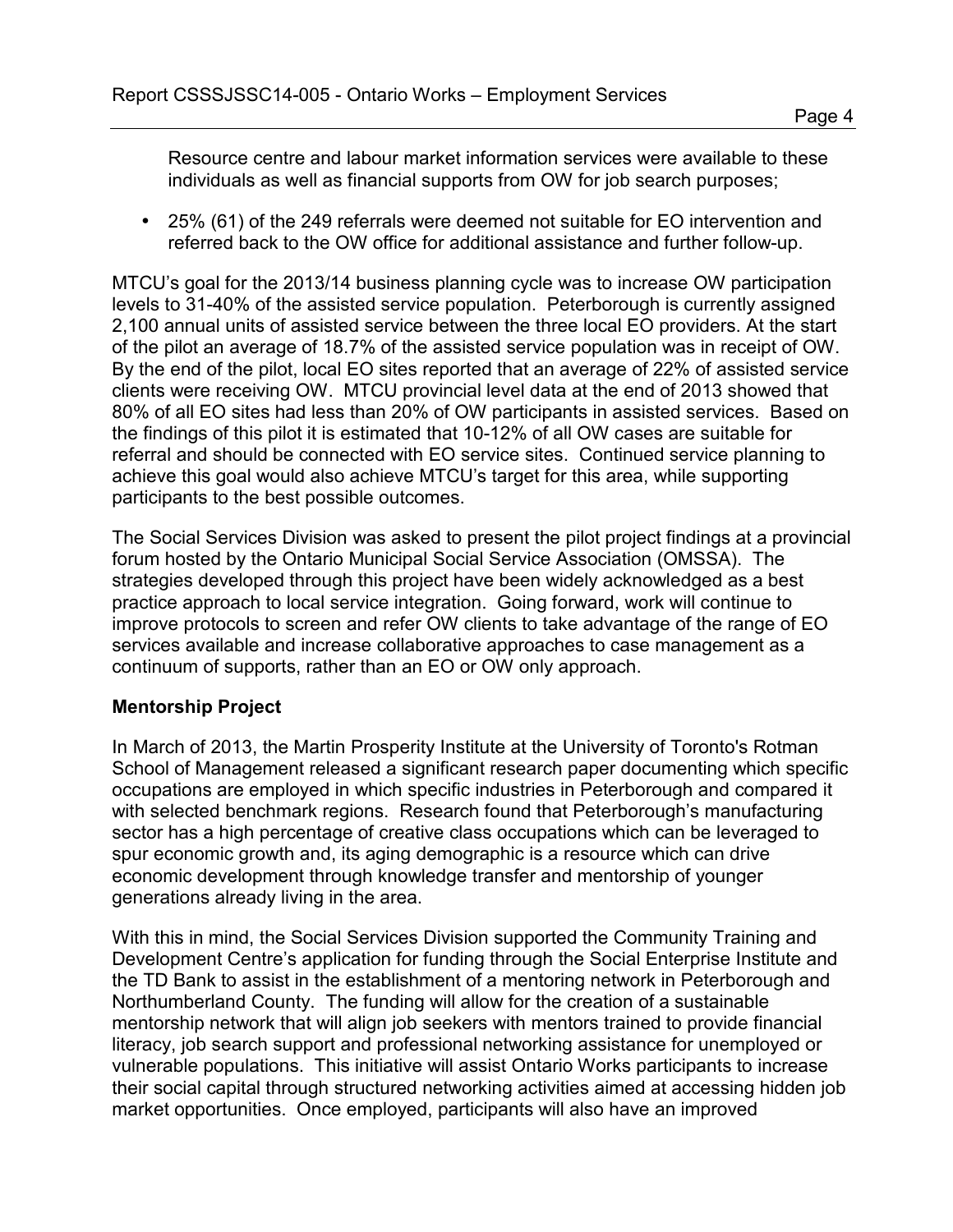understanding of financial literacy to make better decisions regarding income planning. In a challenging labour market with fewer and fewer advertised jobs, the need for improved networking strategies has never been greater. OW clients, who have limited social connections outside immediate family and friends, are at a significant disadvantage in terms of accessing job opportunities. Research has demonstrated that increasing "casual" connections in the community leads to the best prospects for labour market attachment and career advancement.

#### **Employment Outcomes**

Despite these positive program developments, 2013 proved to be a challenging year for OW participants to find employment. The Social Services Division negotiates annual employment outcome performance targets with the Ministry of Community and Social Services (MCSS). The Employment Services funding model uses the previous year's actual performance as a baseline, establishing targeted improvements based on those achievements. In 2013, the Division followed this process using the previous year's actual performance and set modest improvement targets, anticipating that the Peterborough economy would see continued progress. This assumption did not hold true. It was widely reported in various media that the Peterborough Census Metropolitan area (CMA), for much of the first half of 2013, had one of the highest unemployment rates in Canada for cities with a population of 100,000 or more.

Consequently, the number of OW clients obtaining employment dropped year over year, as did related earnings and employment outcomes, leaving a shortfall in annual achievement. This shortfall will have to be made up in 2014 to avoid a claw back in provincial funding of up to 15% of the employment services envelope over a two year period. The maximum amount of claw back is \$654,380. Based on available employment outcome performance data to February 2014, no recovery is presently forecasted. Social Services Division staff is continuing to work with MCSS management staff to identify and implement program changes to improve outcomes and mitigate the risk of financial penalty.

The employment outcome funding formula is based on continuous improvement, increasing earnings and job growth. Service quality outcomes have never been incorporated within the funding formula. Some municipalities have suggested that now is an appropriate time to review the funding formula to consider a broader perspective of Ontario Works outcomes. It has been almost a decade since the current outcome funding model was first implemented. Economic conditions have declined significantly in Ontario. The resulting labour market shifts include:

- Longer term high unemployment, growing involuntary part–time, temporary and precarious employment;
- Stagnant income growth for the majority of Ontarians; and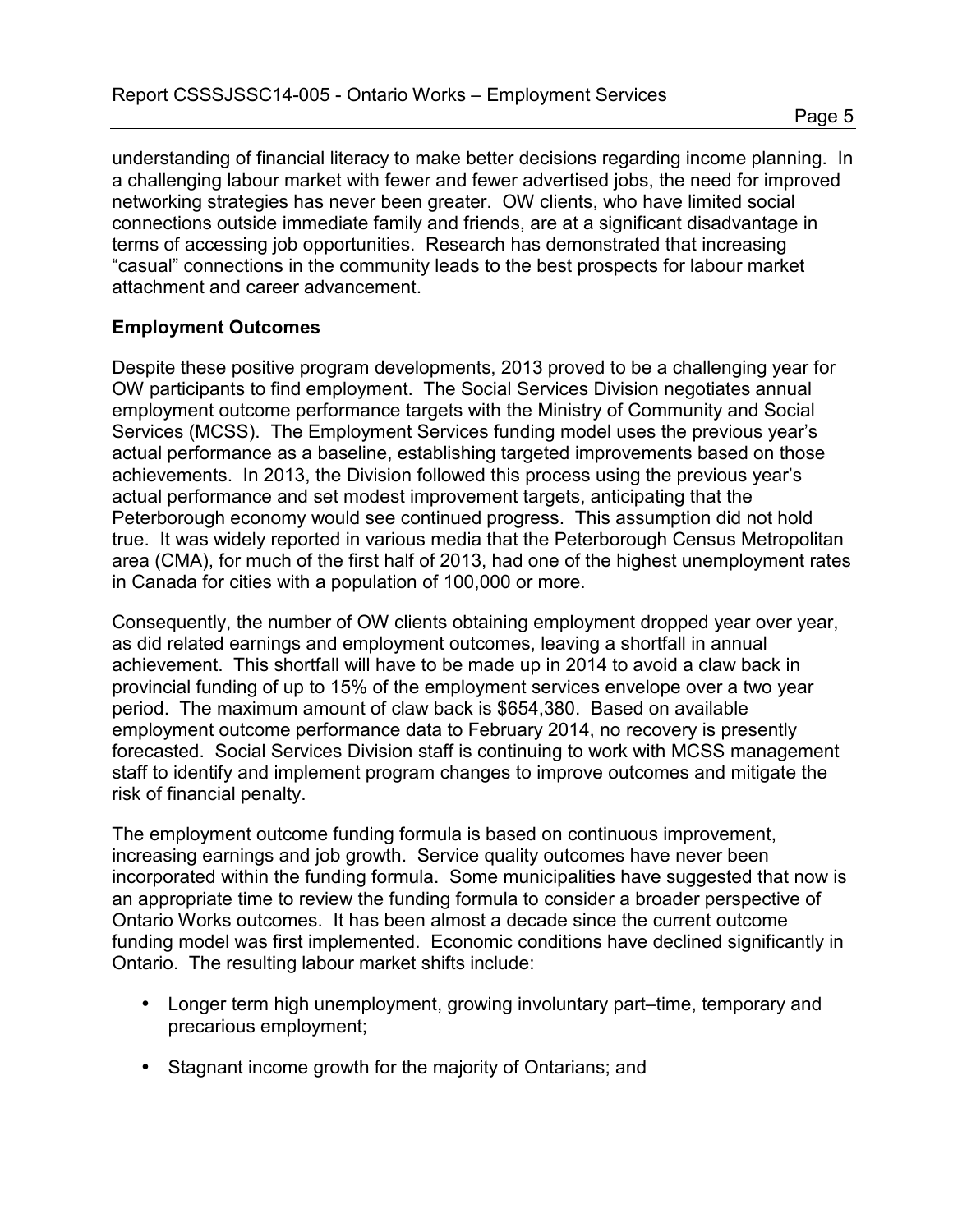• A declining manufacturing sector being replaced by lower paid service sector jobs, combined with uneven job creation across the province.

#### **Recent Provincial Employment Service Developments**

The Ontario government recently signed new labour market agreements with the federal government under the Canada-Ontario Labour Market Agreement (LMA), the Canada-Ontario Labour Market Development Agreement (LMDA) and Canada-Ontario Job Fund Agreement. The funding received complements provincial programs and services provided through EO. Under the new plan, the Province will be required to redirect funds to launch the Job Grant program in a phased approach, with \$29 million of the total agreement in 2014-2015 and up to \$115 million by 2019-2020. Social Service Division staff will continue to work closely with local EO sites to understand how changes to these agreements might impact available programs. A future report to JSSC and City Council will provide details concerning employment and training integration planning and any implications for local services.

### **Summary**

As endorsed by the JSSC, PERC was closed to the general public on July 1, 2013. A smaller scale resource centre re-opened September 3<sup>rd</sup>, 2013, serving social assistance clients only. Since re-opening, the average number of daily visitors has decreased by approximately 60% to 45 per day as had been anticipated. Overall use of community resource centres is lower than in 2011, which was the last full year of PERC operation under MTCU contract.

The Social Services Division and EO service providers have improved screening, referrals and case collaboration resulting in better service integration which has lead to improved outcomes for social assistance participants. Despite positive program developments 2013 proved to be a challenging year for OW participants to find employment. Social Services Division staff continues to work with MCSS managers and EO providers to identify and implement program changes to improve participant outcomes.

Submitted by,

Ken Doherty Director of Community Services

Linda Mitchelson Manager of Social Services